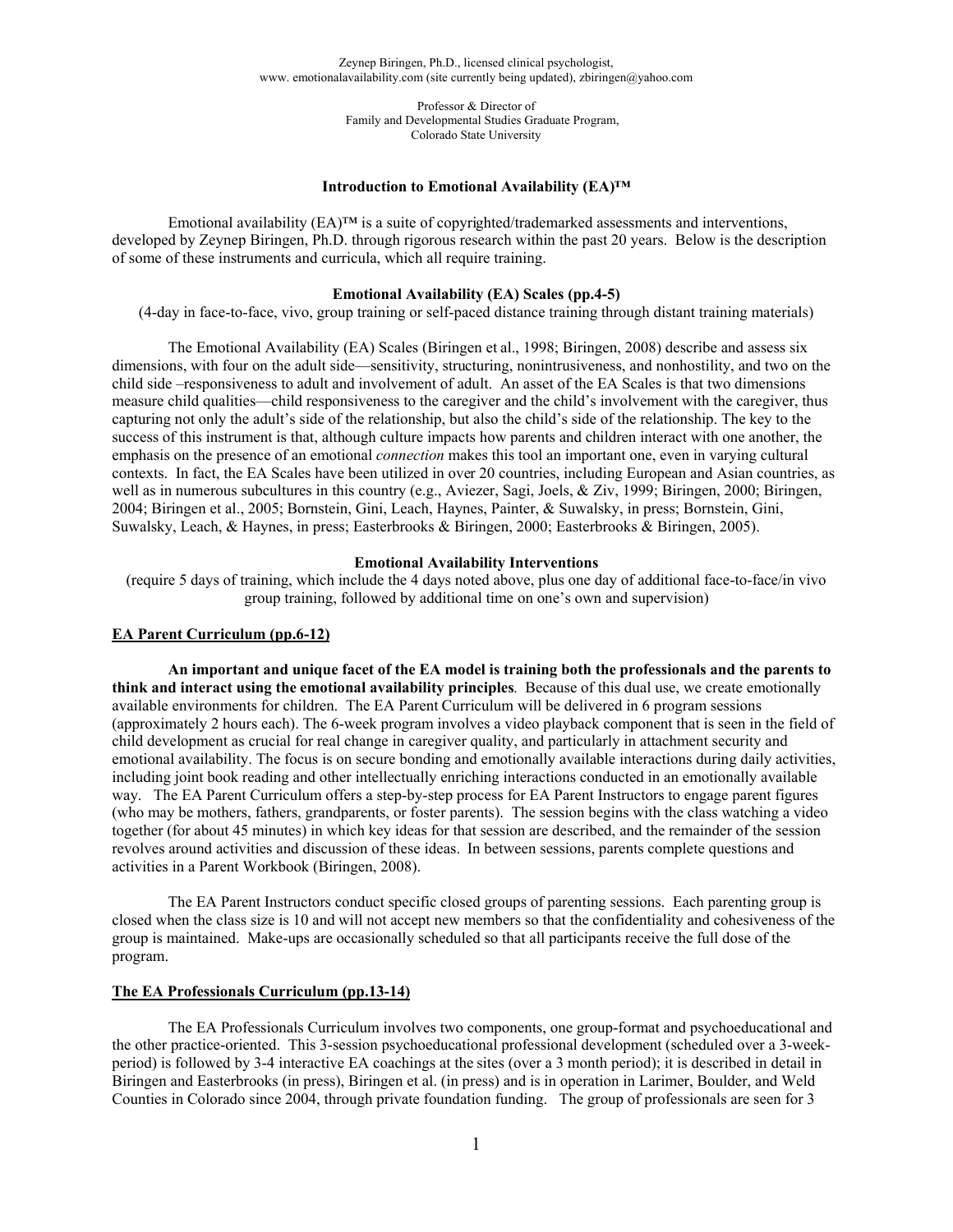#### Professor & Director of Family and Developmental Studies Graduate Program, Colorado State University

sessions (that last two hours each) after work and include topics of emotional attachment, emotional availability (EA), and the links between mental health, attachment, EA and challenging behaviors in the classroom. The professionals are asked to read a book and Training Manual on each topic and there are video guides for each of the sessions that bring up key ideas (Biringen, 2008). Discussion of real cases of children ensue.

After these psychoeducational sessions, **the practice component begins and is customized to the educational and skill level of the professional (so far, we have tested this curriculum with child care professionals/teachers)**. This practice component is done right at the centers as teachers go about their normal day, with the exception of one appointment to watch the video of teacher-child interactions that is filmed as part of the pre-test assessments. The EA Professionals Coach visits the classroom 3-4 times over the course of 3 months and uses an EA Checklist, which describes in detail the behaviors that exemplify high qualities in sensitivity, structuring, and each of the other dimensions of EA. This EA Checklist is completed after each session and is given to the teacher as a form of written communication about the coach's view of that session. The program is strengths-based, noting both areas of strength, as well as areas for growth. Occasionally, the EA Professionals Coach and teacher chat about what was observed and all communications are in the context of a solid, rewarding relationship based on emotional connection so that the teacher is supported in his or her efforts to see interactions from the child's point of view and in modifying his or her behavior so that the attachment and mental-health needs of the child are addressed. The goal is to address the emotional and relational needs of the children so that they become secure, positive, and easy in the context of relationships. Videotapes of role model teachers are used to demonstrate emotional availability skills.<sup>1</sup>

### **Training of EA Professionals Coaches and EA Parent Instructors**

 $\overline{a}$ 

EA Professionals Coaches are trained in four steps: (1) Distance training on scoring with the EA Scales (called BASIC training, which can take approximately 4 days) or face-to-face/in vivo group training which takes the same amount of time; (2) Reading one book (Biringen, 2008 a); (3) one day face-to-face training in conducting the child care intervention (ADVANCED); and (4) supervision every two weeks, using Skype or sending of videotapes.

EA Parent Instructors are trained in several steps: (1) Distance training on scoring with the EA Scales (called BASIC training) or in vivo training which takes the same amount of time; (2) reading two books (Biringen, 2008); (3) One day face-to-face training in conducting the parent intervention (ADVANCED), which involves going through the EA Intervention Training Manual (Biringen, 2008) and provision of background information; and (4) ongoing supervision through checks on treatment fidelity and provision of feedback on videotaped sessions. Supervision is conducted as described earlier for the other program. The PI has trained individuals in 20 countries (several hundred practitioners and researchers alike) through distance training for the scoring of the EA Scales since 1998, and has a DVD library for training.

### **Training for practitioners on the EA Clinical Screener (1-day + distance training, p. 14)**

<sup>&</sup>lt;sup>1</sup> Recently released evidence from the EA Professionals Curriculum (Biringen et al., in press; Easterbrooks & Biringen, in press) indicate that (at post-test as compared to pretest) teachers in the Intervention Group are more likely to improve in most aspects of emotional availability, whereas teachers in the Control Group remain consistent. Further, the children in the Intervention Group are more likely to show improvement in levels of Child Involvement of the adult but lower levels of Dependency, as measured by the Attachment Q-Set (Waters & Deane, 1985) from pre- to post-test, as compared to the Control Group. That is, after experiencing the intervention, they become more emotionally available toward the teachers but less clingy toward them. The EA Parent Curriculum has been implemented in the Denver metro area as well as Pueblo, Colorado. Findings indicate that primary caregivers (grandmothers, mothers) as well as children in the Intervention Group show improvements in almost all aspects of emotional availability and report that their children have become less demanding and challenging, on the Parenting Stress Index (Abidin, 1995).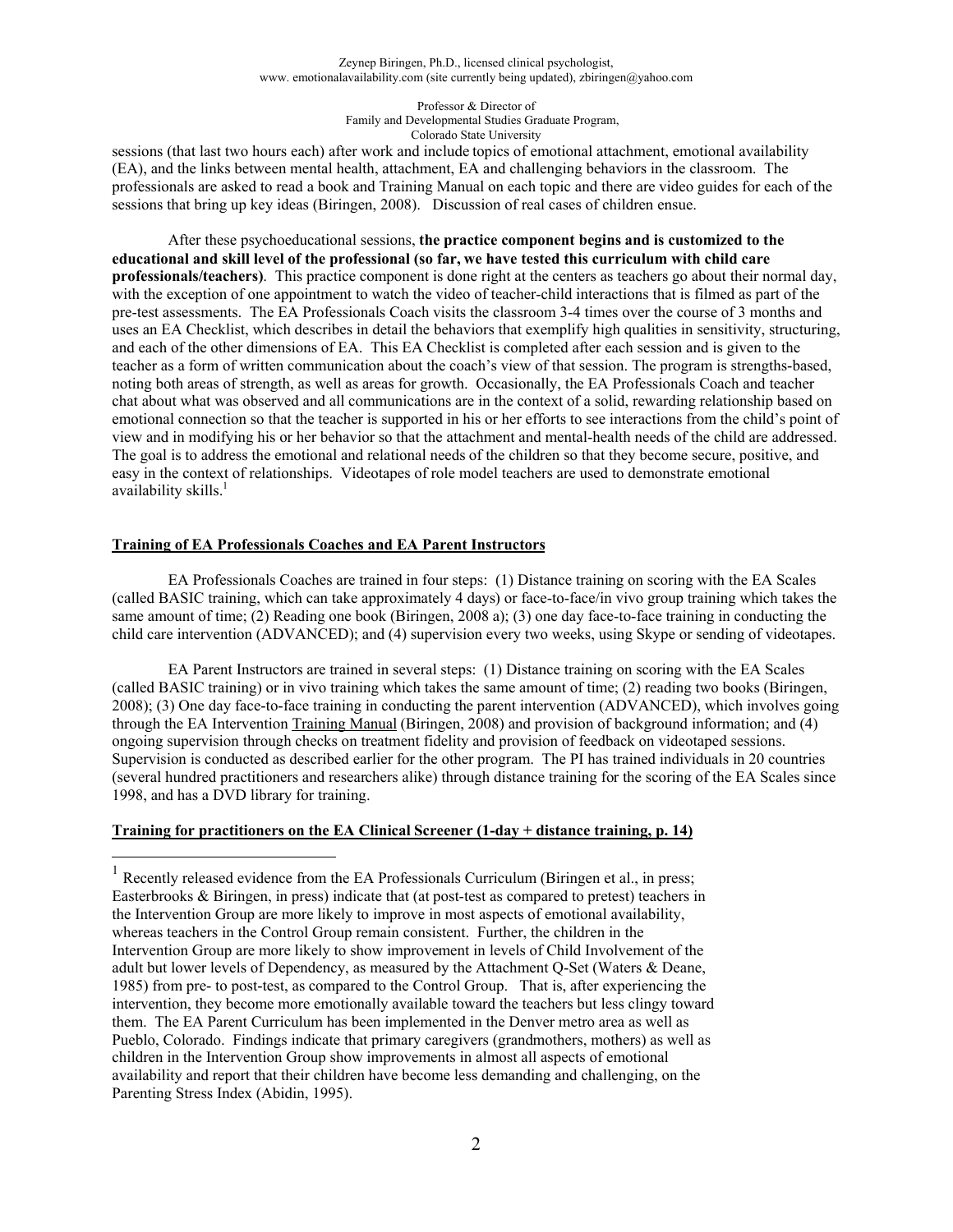The Emotional Availibility (EA) Clinical Screener (Biringen, 2008) is a Clinical Version of the EA Scales, to be used by practitioners in the real world who may or may not be able to videotape others' parent-child interactions. It is not meant to have the precision and calibration of the EA Scales, but is patterned after the EA Scales. In contrast to the EA Scales, the EA Clinical Screener can be utilized without filming the clients' interactions and is planned to approximate the scores from the EA Scales and is a preparation to using that system, since it is fully compatible with it. It is a brief (6-page) screener, on each of the 6 dimensions of EA, using 7 components for each dimension, and yielding a final 7-point score for each dimension.

**Credentials**: For all training programs, trainees who lack the equivalent of a Master's degree or appropriate license/certificate, the supervisor needs to assure Biringen of the qualifications of the trainee. **A**

#### References

- Abidin, R.R. (1995). Parenting stress index, professional manual (Third Edition), Lutz, FL, Psychological Assessment Resources, Inc.
- Aviezer, O., Sagi, A., Joels, T., & Ziv, Y. (1999). Emotional availability and attachment representations in kibbutz infants and their mothers. *Developmental Psychology, 35*, 811-821.
- Biringen, Z. (2000). Emotional availability: Conceptualization and research findings. *American Journal of Orthopsychiatry. 70*(1), 104-114.

Biringen, Z. (2008). The EA Professionals and Parent Curricula. Available at http://www.emotionalavailability.com. And The Emotional Availability Scales,  $4<sup>th</sup>$  ed.

- Biringen, Z. (2004). *Raising a secure child: Creating emotional connection between you and your child*. Penguin: New York
- Biringen, Z. (in press) Emotional availability (EA) coaching for child care professionals (in press).In Biringen, Z. & Easterbrooks, A.N**.** et al. (Eds., invited special mini-series on child care, December 2007). *Journal of Early Childhood and Infant Psychology.*
- Biringen, Z. & Easterbrooks, A.N**.** (in press).Child care and relationships**.:** Understanding relationships and relationship interventions. In Biringen, Z. & Easterbrooks, A.N. et al. (Eds., invited special mini-series on child care, December 2007). *Journal of Early Childhood and Infant* Psychology.
- Biringen, Z\*., Fidler, D.\* Barrett, K. & Kubicek, L. (2005). Applying the Emotional Availability Scales to children with disabilities. *Infant Mental Health Journal*, 369-391, invited special issue.\* first authorship shared\*
- Biringen, Z., Robinson, J., & Emde, R.N. (1998). *The emotional availability scales (3rd ed.)*, unpublished manuscript, Department of Human Development & Family Studies, Colorado State University, Fort Collins, CO.
- Bornstein, M.H., Gini, M., Suwalksky, J.T.D., Leach, D.B., & Haynes, O.M. (in press). Emotional availability in mother-child dyads: Short-term stability and continuity from variable and person points of view. *Merrill Palmer Quarterly*.
- Bornstein, M.H., Gini, M., Leach, D.B., Haynes, O.M., Painter, K.M., & Suwalksky, J.T.D. (in press). Short-term reliability and continuity of emotional availability in mother-child dyads across contexts of observation. *Infancy.*
- Easterbrooks, A.E. & Biringen, Z. (2005). The Emotional Availability Scales: Methodological refinements of the construct and clinical implications related to gender and at-risk interactions. *Infant Mental Health Journal*, 291-294, invited special issue.
- Easterbrooks, A. E. & Biringen, Z. (2000). Mapping the terrain of emotional availability and attachment, *Attachment and Human Development, 2*, 129-135.
- Waters, E. & Deane, K. (1985). Defining and assessing individual differences in attachment relationships: Qmethodology and the organization of behavior in infancy and early childhood. In I. Bretherton & E. Waters (Eds.) *Monographs of the Society for Research in Child Development,50*, 41-65.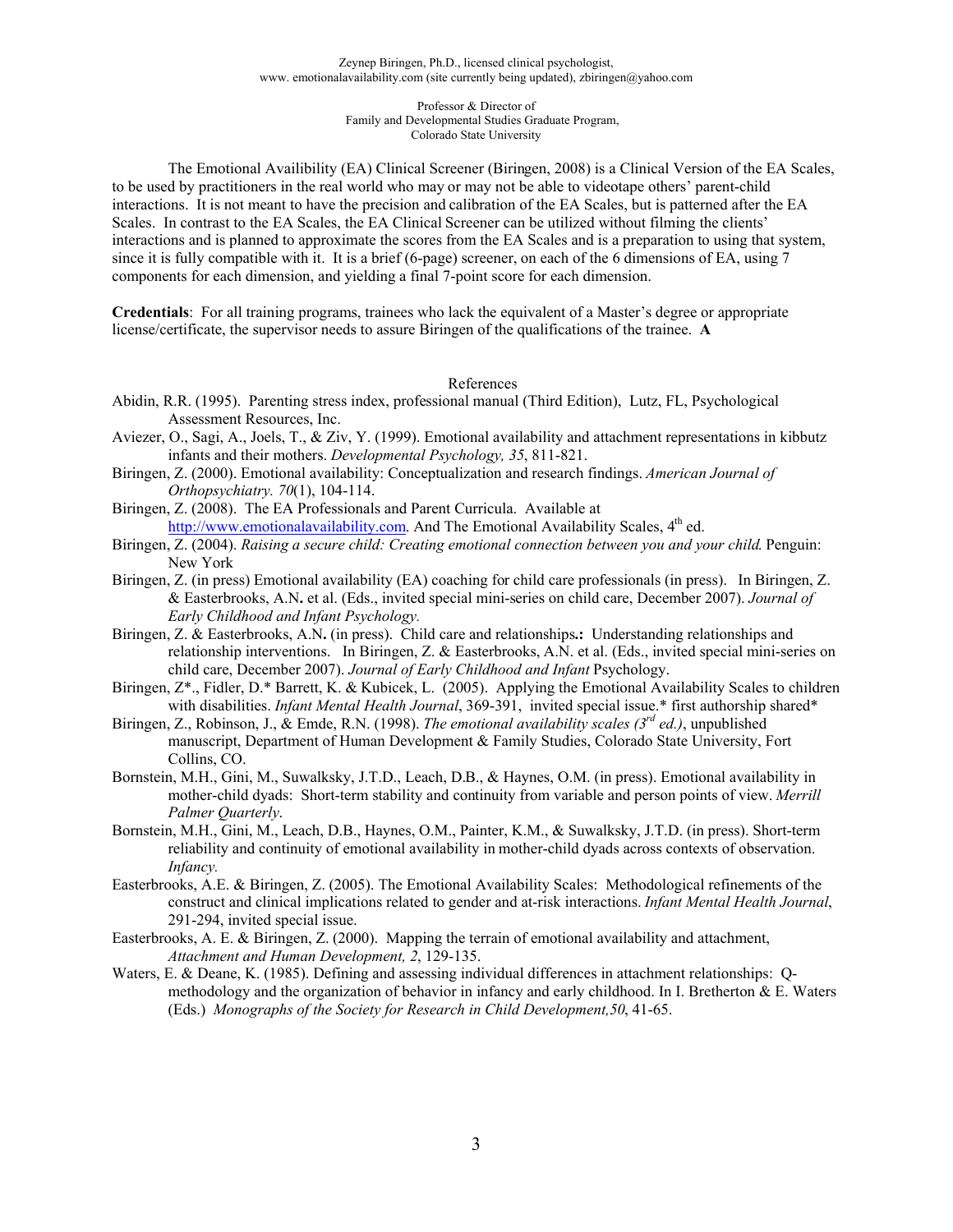Emotional Availability (EA)<sup>TM</sup> Scales;  $4<sup>th</sup>$  Edition.

Copyright © All rights reserved. Zeynep Biringen, Ph.D., 2008.

### **PART 1: INFANCY TO EARLY CHILDHOOD VERSION**

Please address all inquiries to: Zeynep Biringen, zbiringen@yahoo.com; www.emotionalavailability.com

Copyright © 2008 by Zeynep Biringen, Ph.D. All rights reserved, including translations.

Reproduction ( in whole or in part, in any form or by any means), public distribution outside one's immediate team (for training or other), or the creation of derivative works (e.g., training materials, adaptations for other age or ethnic groups, translations) or the creation of derivative works based on the EA Scales is strictly prohibited and forbidden by law. Due to the need for training, please use short descriptions of the scales rather than the full scales when including them in reports, publications, or dissertations

Please reference: Biringen, Z (2000). Emotional availability: Conceptualization and research findings, *American Journal of Orthopsychiatry, 70*,

104-114.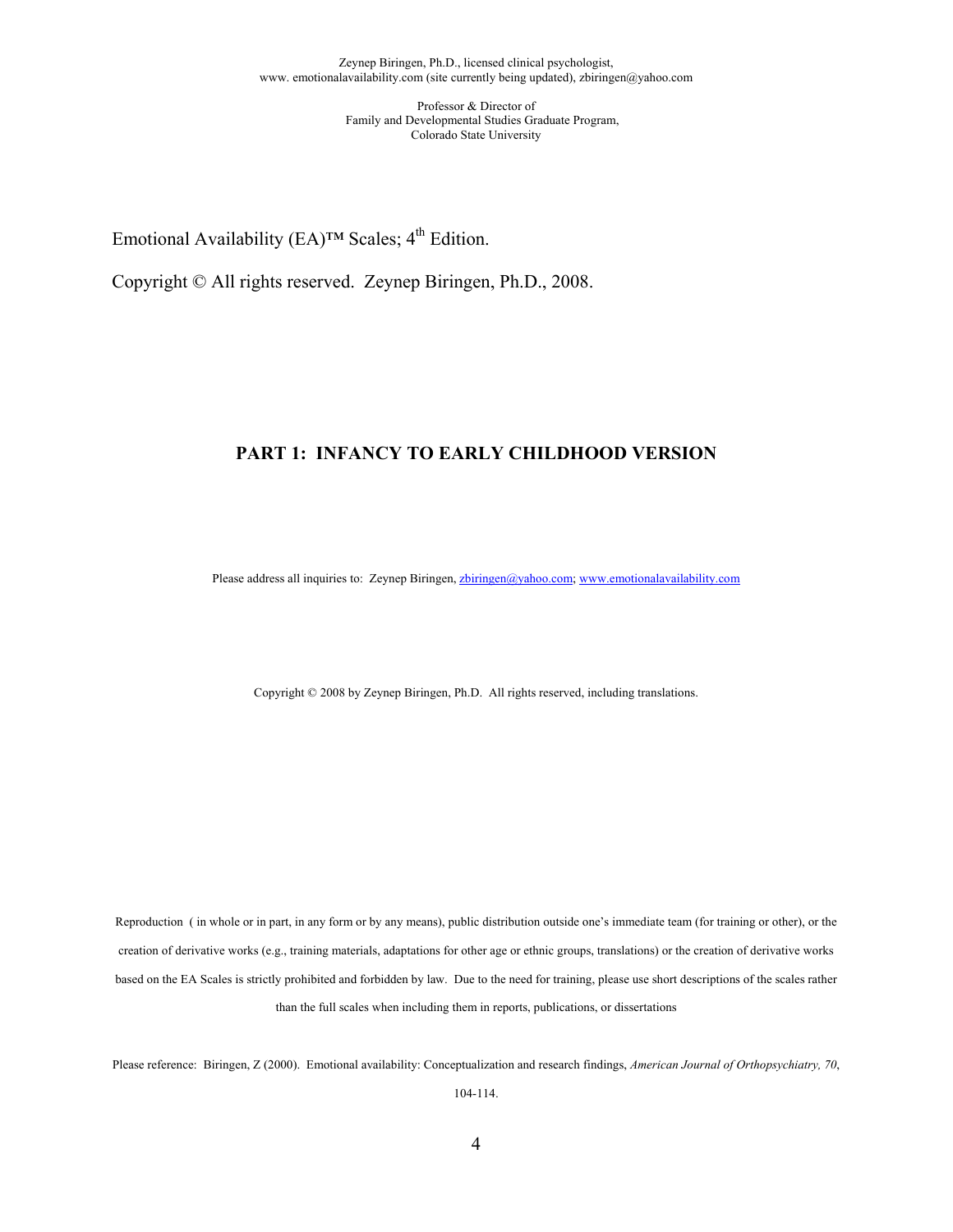Professor & Director of Family and Developmental Studies Graduate Program,<br>Colorado State University

# Table of Contents for EA Manual, 4th edition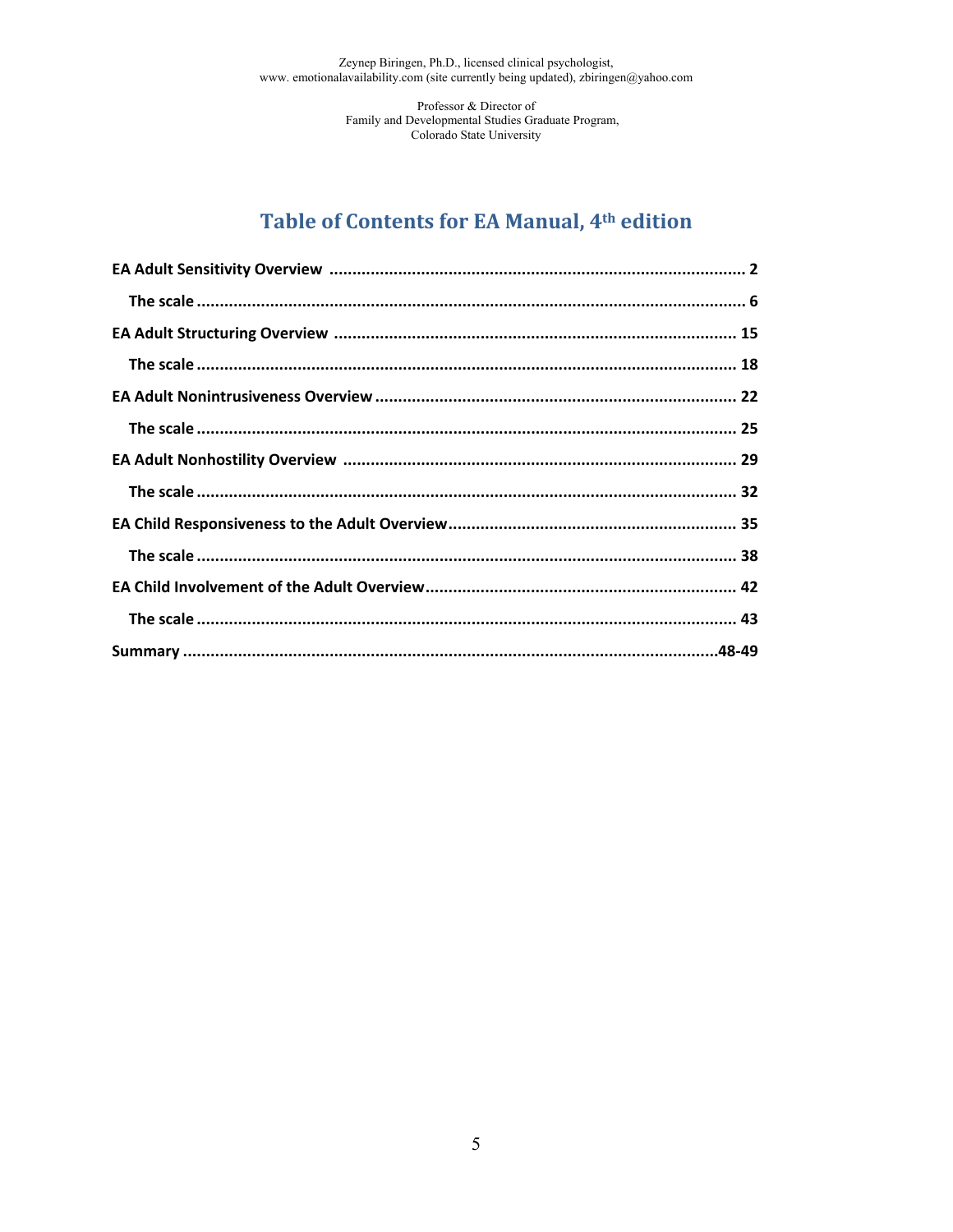> Professor & Director of Family and Developmental Studies Graduate Program, Colorado State University

# **Relationship Check-Up:**

# **Emotional attachment and emotional availability/unavailability (EA) for parents and children**

Zeynep Biringen, Ph.D.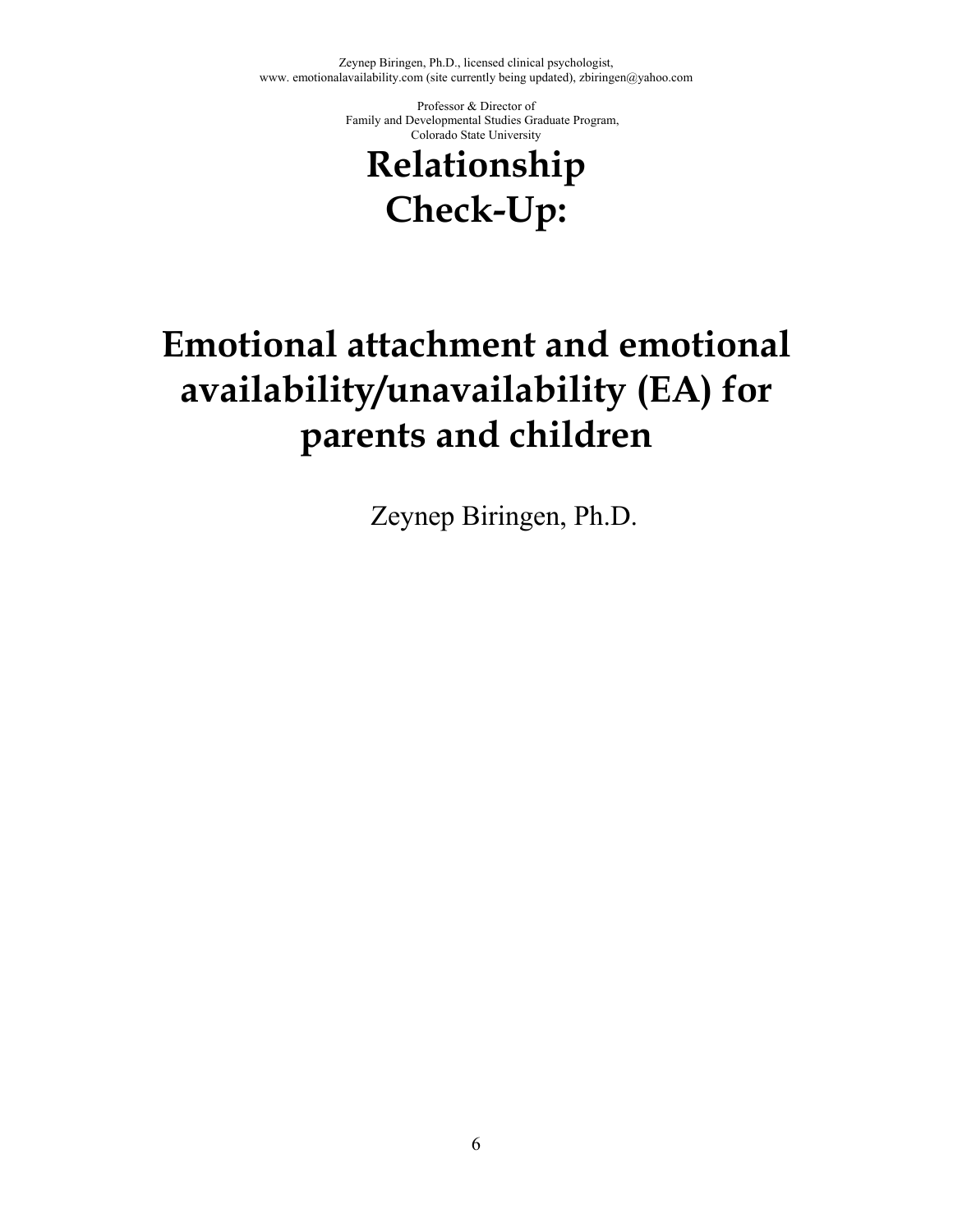# **Table of Contents for Relationship Check"Up, one of two books read by EA Parent Instructors**

| 1. WHY EMOTIONAL ATTACHMENT AND EMOTIONAL         |  |
|---------------------------------------------------|--|
|                                                   |  |
| 2. EMOTIONAL ATTACHMENT CHECK-UP: IS YOUR CHILD   |  |
|                                                   |  |
| 3. CHECK-UP ON YOUR INSIGHT INTO PAST AND PRESENT |  |
|                                                   |  |
| 4. THE CHECK-UP FOR EMOTIONAL AVAILABILITY/       |  |
| UNAVAILABILITY (EA) IN YOUR RELATIONSHIP WITH     |  |
|                                                   |  |
|                                                   |  |
|                                                   |  |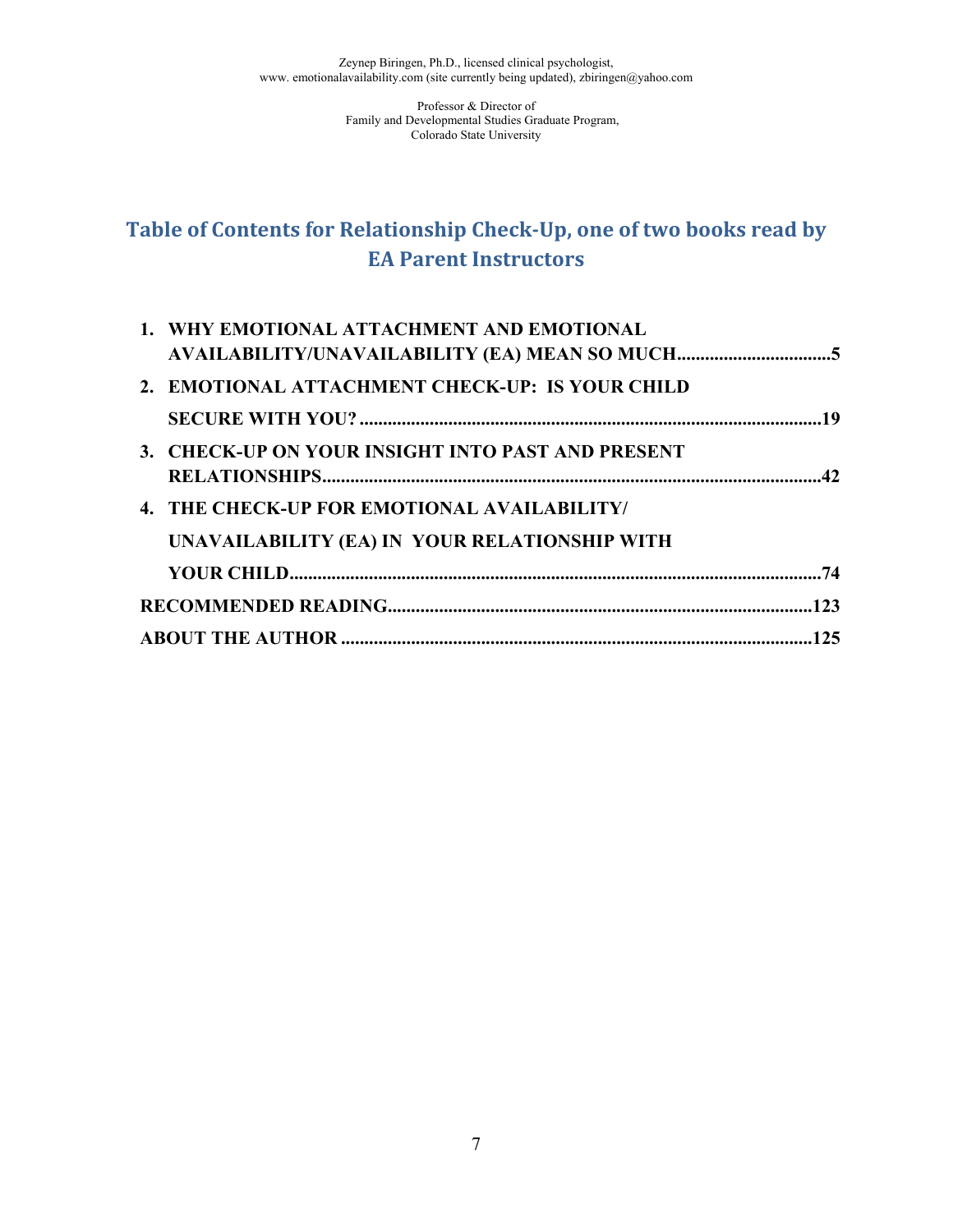> Professor & Director of Family and Developmental Studies Graduate Program, Colorado State University

# Relationship Re-make:

# Emotional attachment and emotional availability/unavailability (EA) for parents and children

Zeynep Biringen, Ph.D.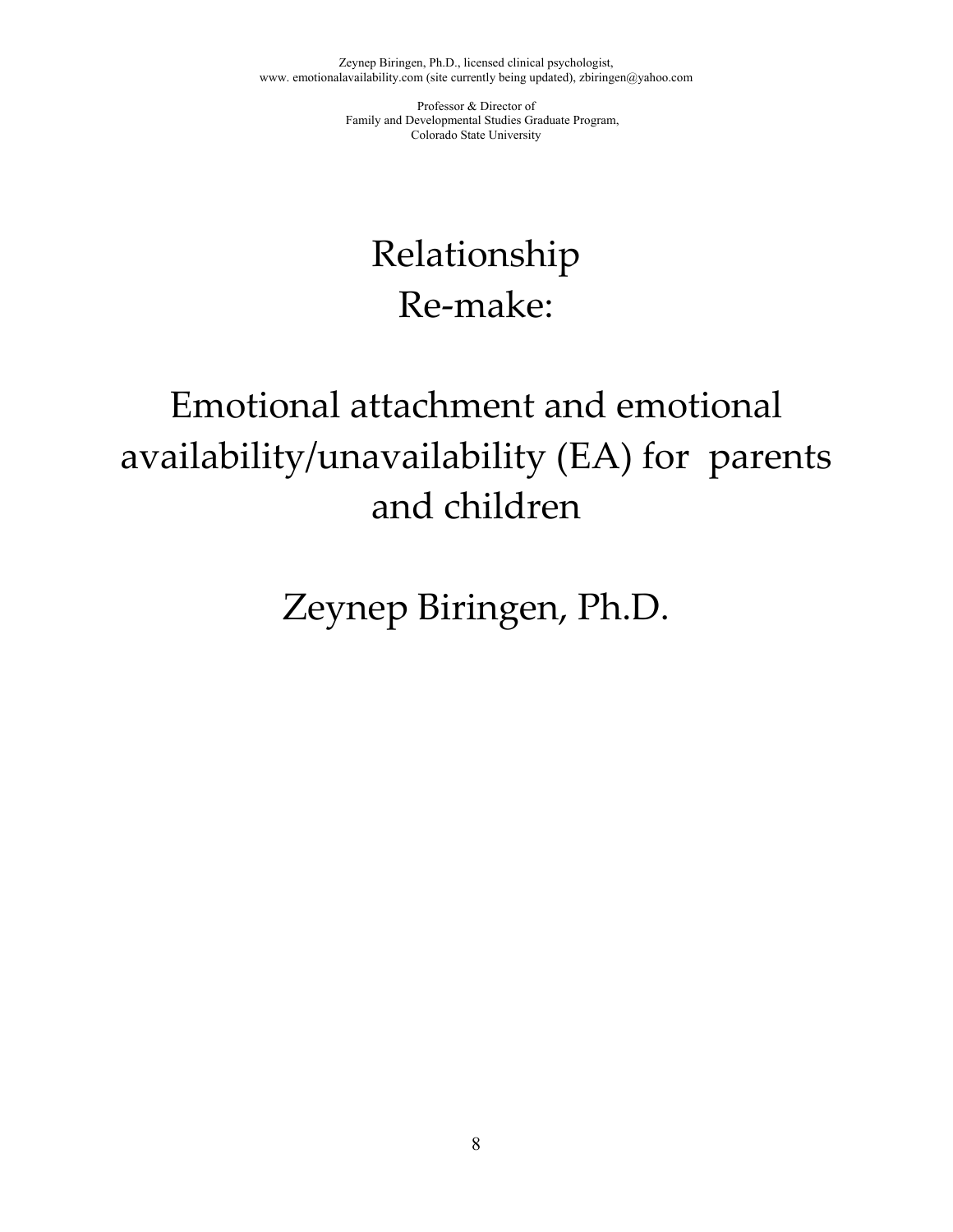# **Table of Contents for Relationship Re"Make, second of two books read by EA Parent Instructors**

| 1: HERE'S TO LOOKING AT THE RELATIONSHIP: LOOKING AT YOUR OWN FILM OF YOUR       |
|----------------------------------------------------------------------------------|
| RELATIONSHIPS, START WITH THE FILM WITH YOUR CHILD, AND THEN TAKE A LOOK AT YOUR |
|                                                                                  |
| 2. "WHAT A FEELING!", "CAN'T HURRY LOVE", AND MAGIC MOMENTS, AND OTHER WAYS TO   |
|                                                                                  |
|                                                                                  |
| 4: COMMON PITFALLS WHEN YOU "FEEL" YOUR CHILD IS EMOTIONALLY UNAVAILABLE TO      |
|                                                                                  |
| 5. EA WITH YOUR SPECIAL NEEDS CHILD OR CHILD WHO HAS SOME SOCIAL/EMOTIONAL       |
|                                                                                  |
| 6. WHEN YOUR LIFE IS ESPECIALLY STRESSFUL, REV UP THE LANGUAGE OF EMOTIONAL      |
|                                                                                  |
| 7: YOUR RELATIONSHIP CHECK UP WITH YOUR CHILD CAN HELP YOU CHECK UP,             |
|                                                                                  |
|                                                                                  |
|                                                                                  |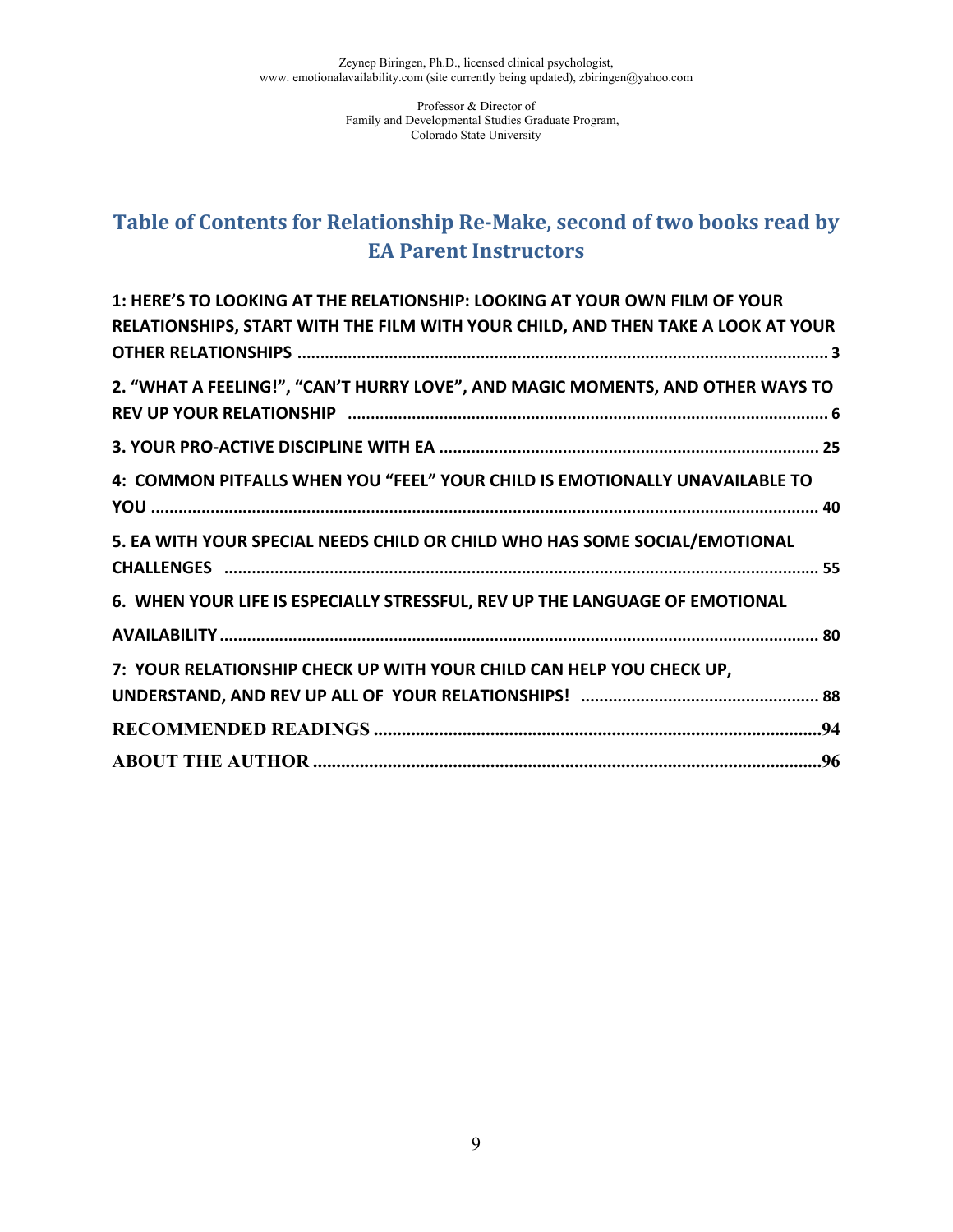> Professor & Director of Family and Developmental Studies Graduate Program, Colorado State University

### **RELATIONSHIP CHECK-UP AND RELATIONSHIP RE-MAKE:**

**Emotional attachment and emotional availability/unavailability (EA)™ between parents and children (to be used for parents of children 0-14 years)** 

**©Zeynep Biringen** 

**TRAINER'S MANUAL PARENT WORKBOOK**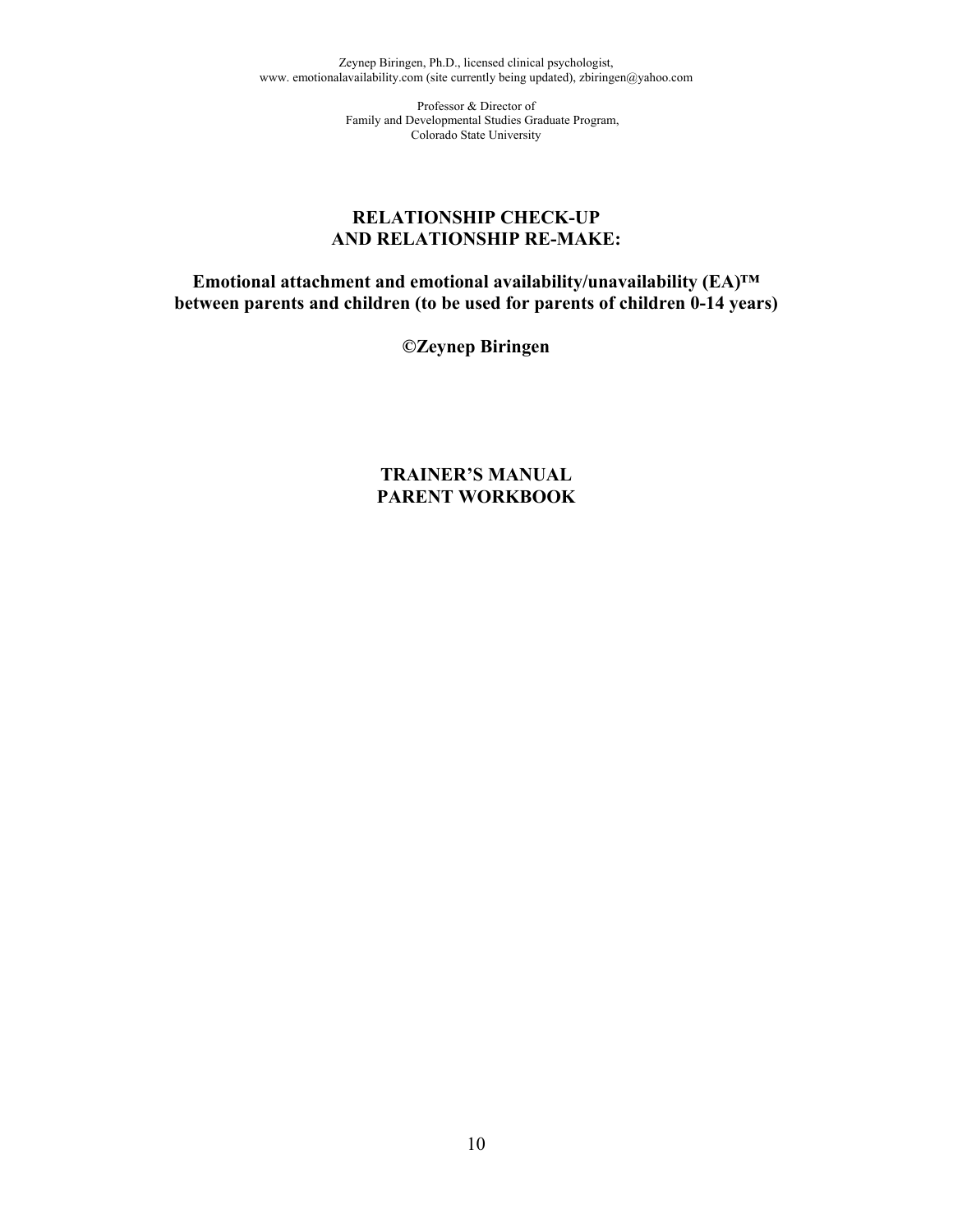## **Table of Contents**

| Session 1: Why emotional attachment and emotional availability (EA) mean so much (approximately 2 hours;                     |
|------------------------------------------------------------------------------------------------------------------------------|
|                                                                                                                              |
| Parent Workbook, Chapter 2: Introduction to the language of                                                                  |
|                                                                                                                              |
|                                                                                                                              |
| Parent Workbook, Chapter 3: Introduction to emotional attachment and self-test  18                                           |
| Session 3: Check-up on your insight into past and present relationships (approximately                                       |
|                                                                                                                              |
|                                                                                                                              |
| Session 4: The check-up for emotional availability/unavailability (EA) in your                                               |
|                                                                                                                              |
|                                                                                                                              |
|                                                                                                                              |
| Session 5: Here's to looking at the relationship: Looking at your own film of your relationships, starting                   |
| with the film with your child and then take a look at your other relationships (2 hours, keep time here so                   |
| that you give each parent an equal chance for interaction around the videotape they have prepared;                           |
|                                                                                                                              |
|                                                                                                                              |
| Session 6: "What a feeling", "Can't hurry love", "Magic moments", and other ways to rev up your                              |
|                                                                                                                              |
|                                                                                                                              |
| Last session: keeping or destroying films, and discussion of additional topics for the                                       |
| second cycle of these parenting groups, for parents who need or want a deeper                                                |
|                                                                                                                              |
| <b>Next cycle of training</b><br>Additional topics for future weeks, based on Relationship Re-Make additional chapters, are: |

Week 2--"Common pitfalls when you 'feel' your child is emotionally unavailable to you",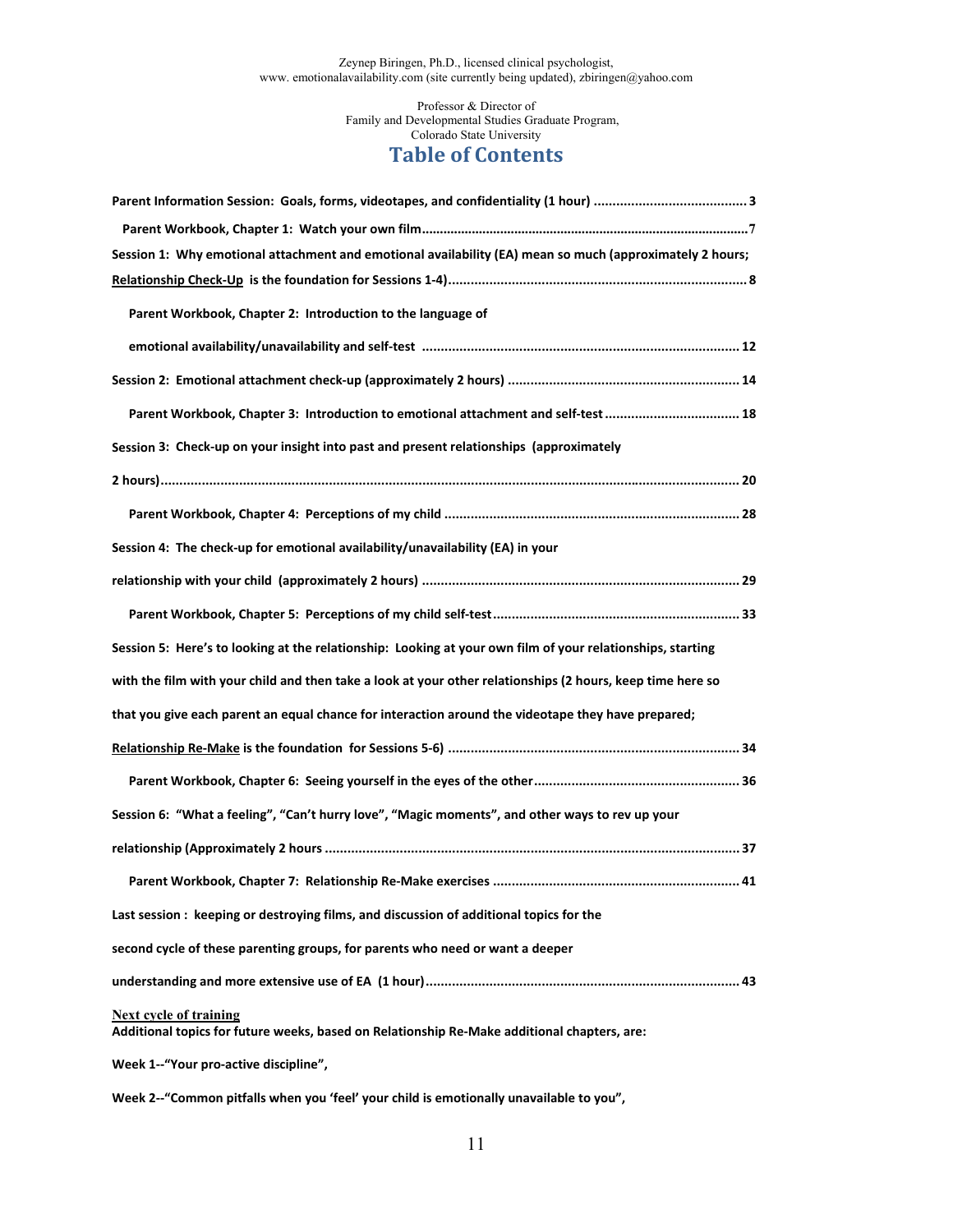> Professor & Director of Family and Developmental Studies Graduate Program, Colorado State University

**Week 3--**"EA with your special needs child or child who has some social/emotional challenges",

**Week 4"""When your life is especially stressful, rev up the language of emotional availability",!!**

Week 5-"Your relationship check up with your child can help you check up, understand, and rev up all of your relationships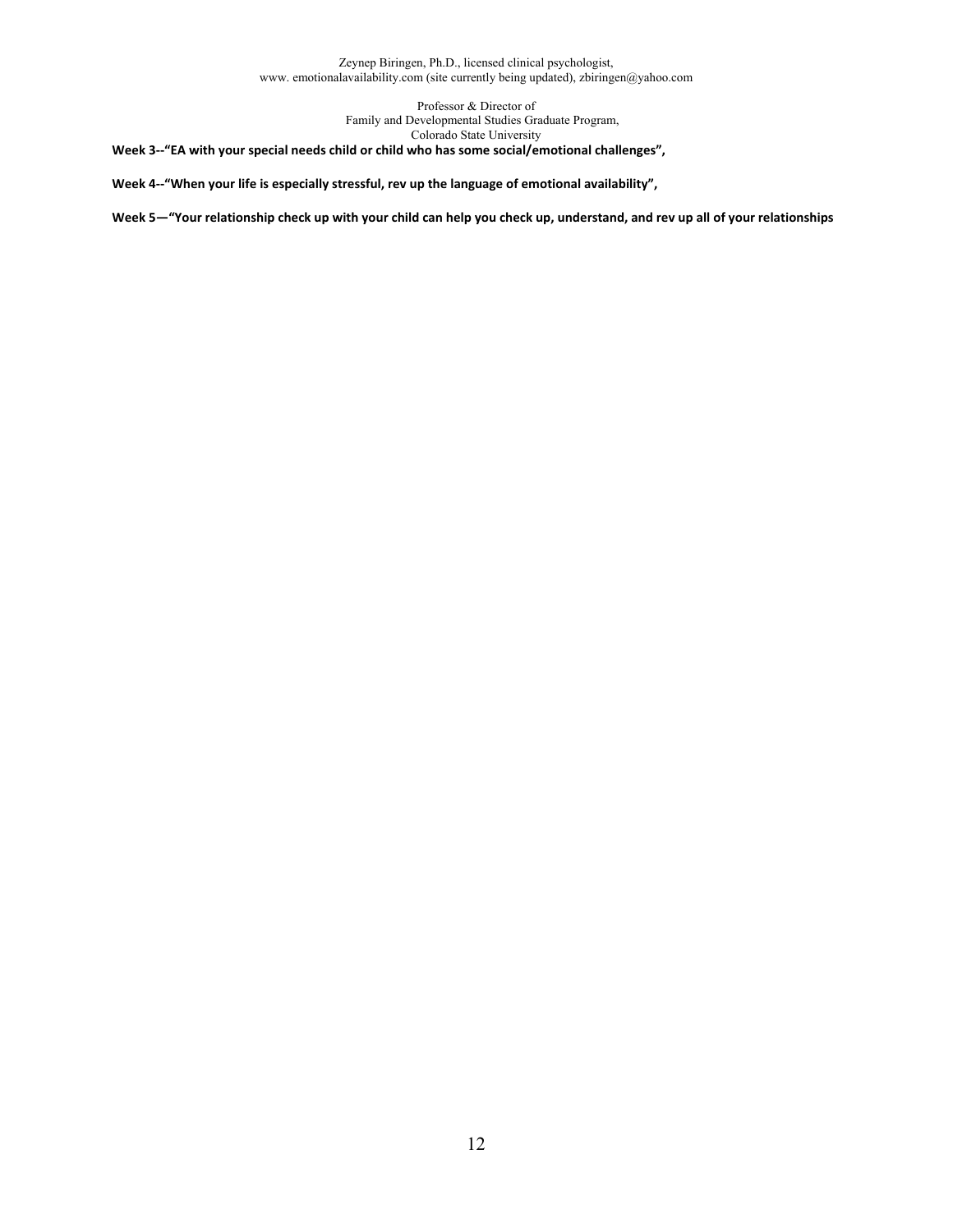# **The Emotional Availability Factor: Leaders can understand, assess, and change relationships about children!! and families**

# **©Zeynep Biringen, Ph.D.**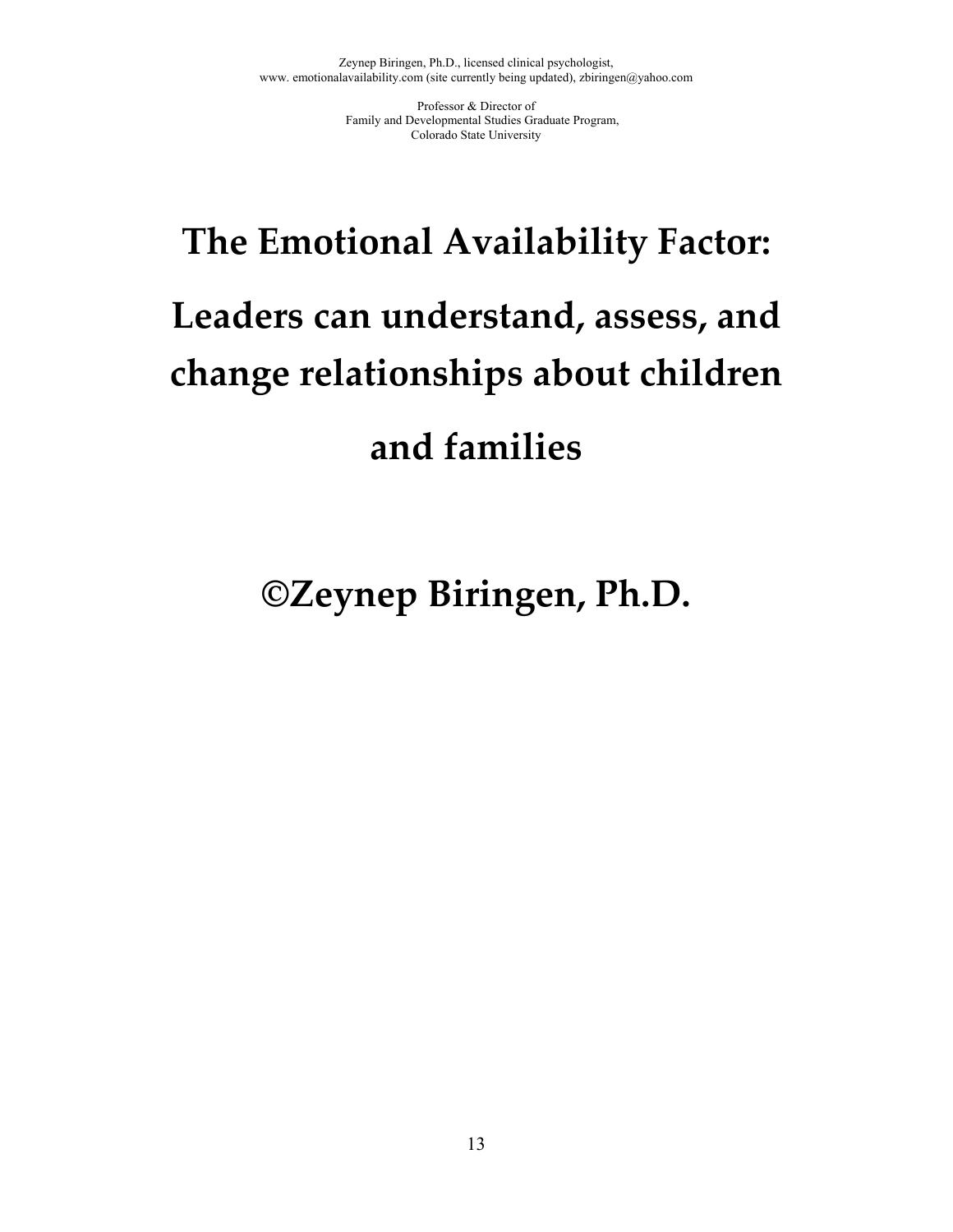> Professor & Director of Family and Developmental Studies Graduate Program, Colorado State University

# **Table of Contents**

**What is emotional availability/unavailability (EA)?**

**What are the dimensions of EA**

**How can we observe EA**

**What is emotional attachment?**

**How can we observe attachment in the real world?**

**Mental health of young children**

**How can we observe mental health in child care or preschool, in schools, in pediatric office, or other?**